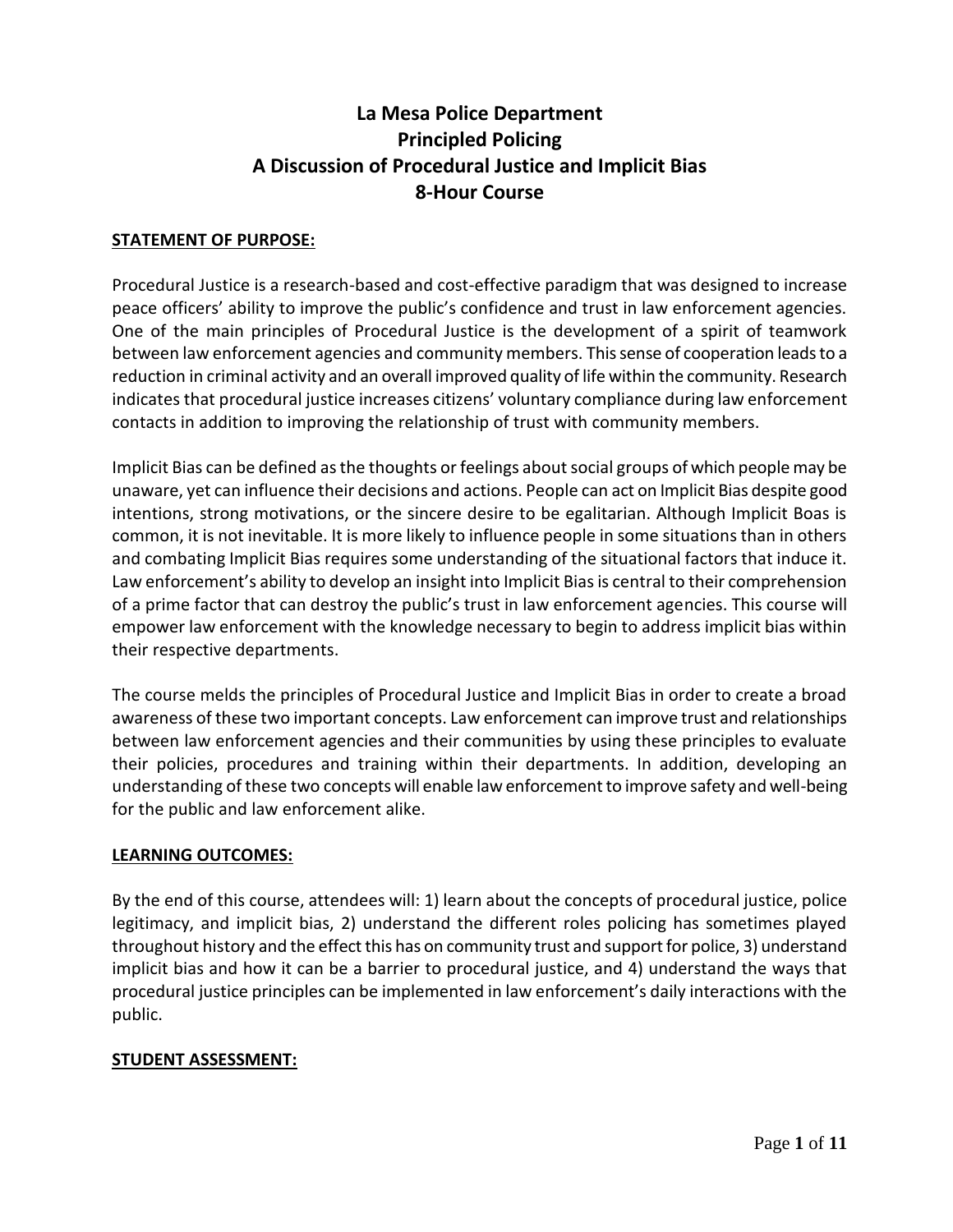Through a series of group exercises and individual exercises, the student will demonstrate understanding of procedural justice and implicit bias, and how those concepts can influence community trust through daily interactions.

### **COURSE OUTLINE:**

- I. INTRODUCTION
	- A. Introduction-class set up
		- 1. Options for opening the course
			- a. AG video
			- b. Chief's Office
			- c. Police Chaplain
		- 2. Welcome and brief statement of purpose
			- a. Instructor and student introductions
		- 3. Introduction to course content
			- a. Learning objectives
			- b. Course content—briefly review each module
			- c. Brief background on the development of the course
			- d. What the course isn't
		- 4. Introduction to course participation
		- 5. Participation in the course is essential, express opinions while respecting others
		- 6. Class participation—questions, discussions, small group work
	- B. Course Overview: this course is not about discipline
		- 1. Course is about validating what you are already doing, its awareness for those that may not be doing it, and for some it may be corrective
		- 2. Advise students that a test is administered at the conclusion of the course
	- C. Administration of the pretest: a pretest is administered to the students before any course material is revealed. Designed to measure each students' knowledge of the subject matter that comprises the course. The results of the pretest will be compared to results of the final exam administered at the end of the course.

**0.5 hour**

### II. MODULE ONE: INTERACTIVE NATURE OF PROCEDURAL JUSTICE, LEGITIMACY, AND POLICING **GOALS**

A. Overview: Module One defines police legitimacy and procedural justice and provides video examples of procedural justice. It introduces the "Four Principles of Procedural Justice." This module offers an opportunity to discuss and discover how procedural justice benefits staff and supports their Department's goals for policing.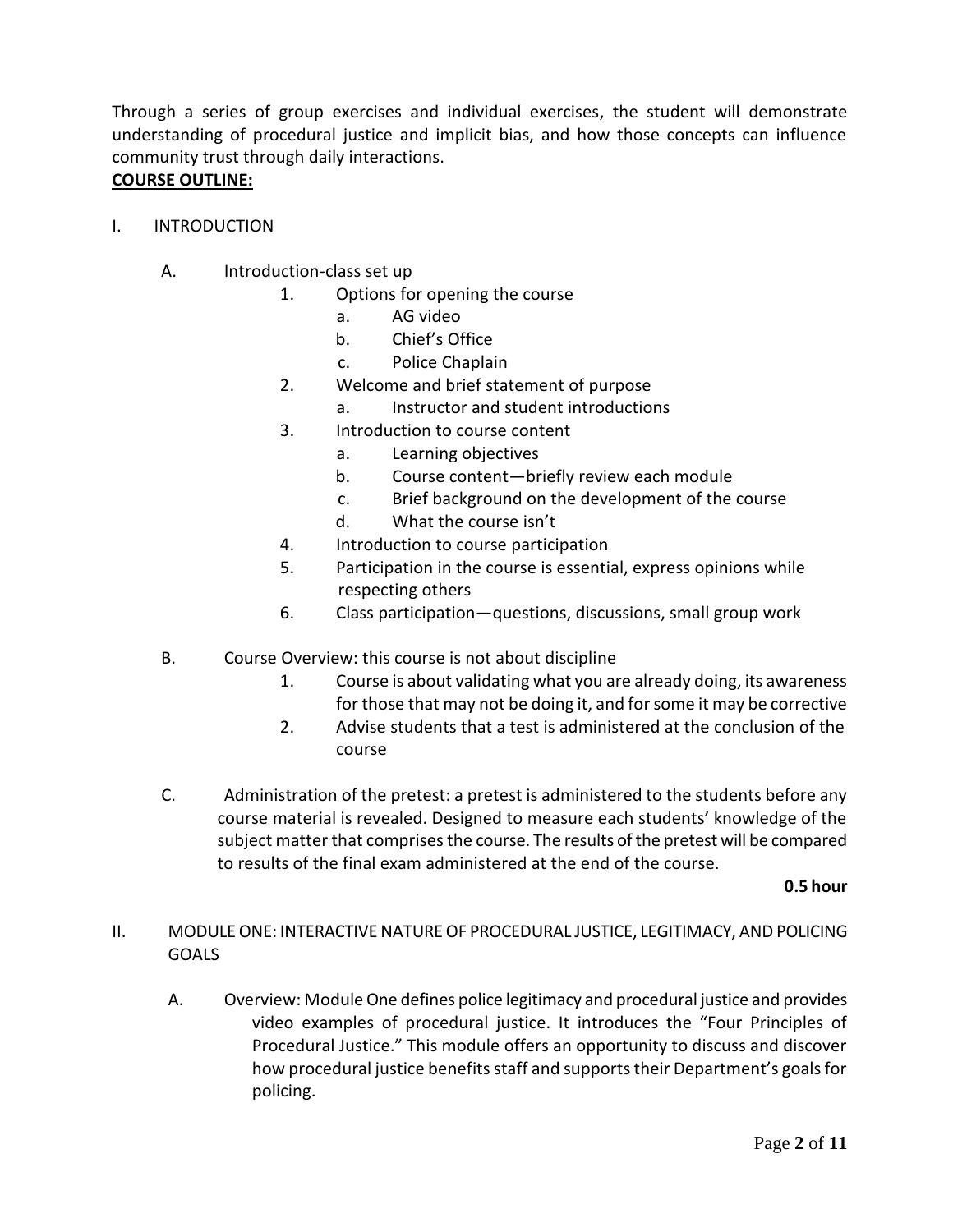- B. Teaching Objectives: Upon completion of this module, clear connections will be made between:
	- 1. Individual officers' goals
	- 2. The code of ethics
- C. Learning Objectives: Upon completion of this module, students will be able to:
	- 1. Define Procedural Justice
	- 2. Define police legitimacy
	- 3. Explain how procedural justice leads to greater police legitimacy
	- 4. Explain how these concepts relate to addressing crime
- D. **Learning Activity**: In groups, using their own words and real life experiences they will define/describe the terms "police legitimacy" and "Procedural Justice." As the groups report, the instructors will facilitate a group discussion to ensure the students understand the concepts of Police Legitimacy and Procedural Justice.
- E. **Video**: Building on the concepts learned, the instructors will show a video of a resisting subject (Taser Mike video) and conduct a facilitated discussion regarding the officers' use of Procedural Justice and Police Legitimacy.
- F. Define and Clarify
	- 1. What is police legitimacy?
		- a. The public view of the police as entitled to exercise authority in order to maintain social order, manage conflicts, and solve problems in the community.
	- 2. What is procedural justice?
		- a. The procedures used by police officers and other justice system actors, where citizens are treated fairly and with proper respect as human beings.
	- G. Four Principles of Procedural Justice
		- 1. Voice
		- 2. Neutrality
		- 3. Respectful Treatment
		- 4. Trustworthiness
	- H. Benefits of Procedural Justice for Law Enforcement
		- 1. Safety
		- 2. Lower stress
		- 3. Fewer complaints
		- 4. Greater cooperation
		- 5. Voluntary compliance and support for police actions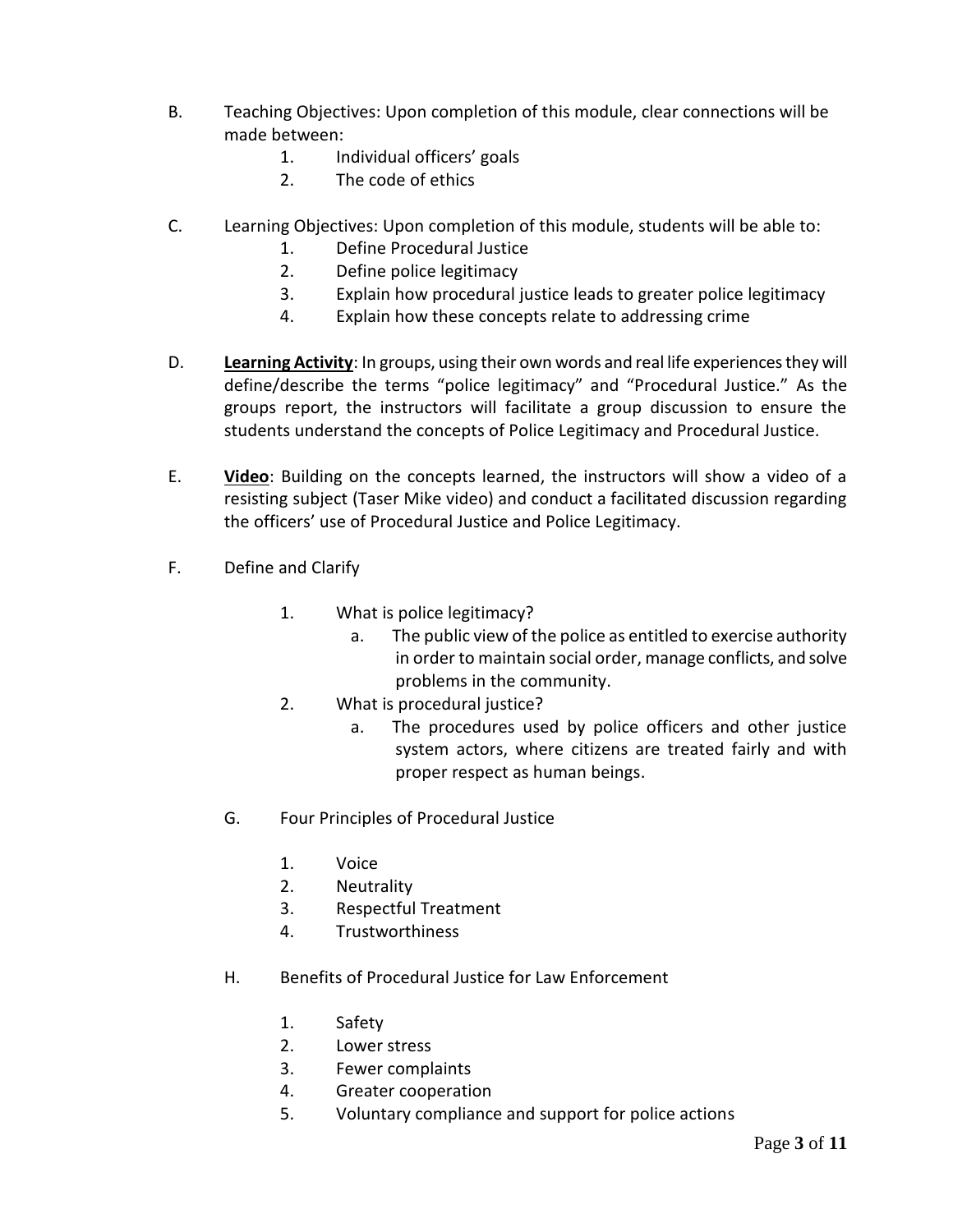- 6. Lower crime, greater public safety
- I. Evidence of the above benefits
	- 1. Sunshine and Tyler 2003—if the public views the police as legitimate they will be more likely to assist the police with crime prevention (i.e. reporting crime or calling for help) and to give police a wider range of discretion to perform their duties.
- J. **Learning Activity**: While using easel pads, the students will list the goals of Peace Officers. The groups will compare and contrast the views they had as their careers began and the goals they have at this point in their careers.
- K. Goals of Policing
	- 1. Social order
	- 2. Crime prevention
	- 3. Be fair and impartial
	- 4. Ensure constitutional rights
	- 5. Safety, be effective, offer support
	- 6. Serve and protect the public
	- 7. Generate and hold public trust
	- 8. Racial reconciliation
- L. California Law Enforcement Code of Ethics
	- 1. Code of ethics emphasizes principles of procedural justice

**1 hour**

#### III. MODULE TWO: EXPECTATIONS AND LEGITIMACY

- A. Overview: Module Two presents a more in-depth look at cynicism, and its impact on police legitimacy and procedural justice. It offers an opportunity to discuss police and community expectations of each other and examine actions that build trust.
- B. Teaching Objectives: Upon completion of this module, the following concepts will be clear:
	- 1. The role cynicism plays in the profession of policing
	- 2. The importance of public support for policing efforts
	- 3. How citizen and law enforcement expectations can conflict and cause harm to positive relations
	- 4. How procedural justice can address cynicism and support officer wellbeing
- C. Learning Objectives: Upon completion of this module, students will be able to: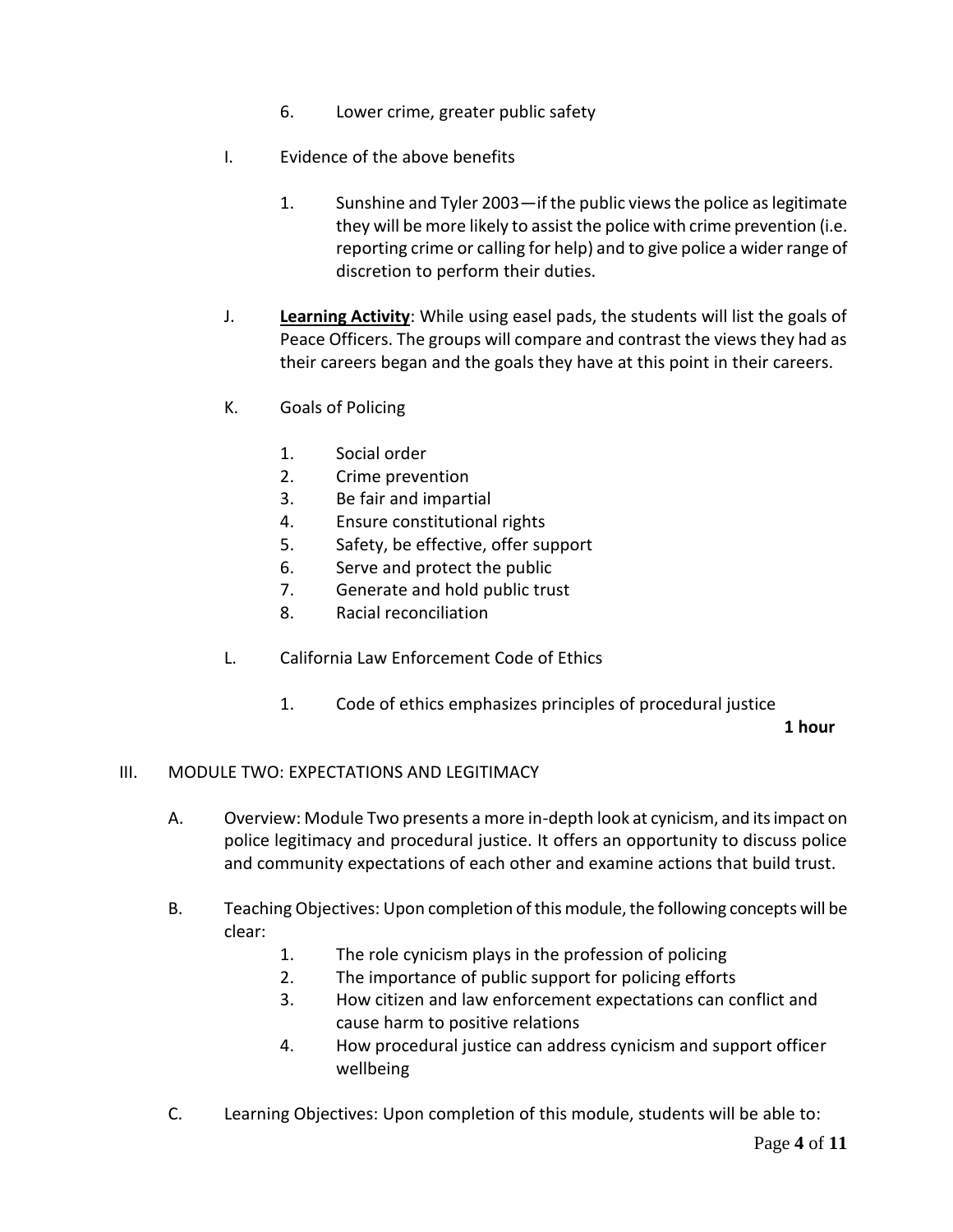- 1. Compare and contrast citizen and law enforcement expectations
- 2. Understand the role cynicism plays in procedural justice and police legitimacy
- 3. Discuss the need for public support
- 4. Articulate the necessity for law enforcement to serve as role models for police legitimacy
- D. Cynicism
	- 1. Define cynicism as it relates to the profession of policing
		- a. A cynic expects nothing but the worst in human behavior. Cynicism is the antithesis of idealism, truth, and justice which are the virtues that police officers swear to uphold.
		- b. How some police come to view things, how cynicism affects police at both the personal and professional levels
		- c. External Procedural Justice
		- d. Internal Procedural Justice
		- e. Categorizing stressors
			- 1. Officer safety and hypervigilance
			- 2. Us vs. them mentality
- E. Stressors
	- 1. What affects police but we don't talk about
	- 2. How it plays out at work
	- 3. How it plays out outside of work
- F. **Learning Activity**: This activity will identify stressors for law enforcement from the perspective of the students. Each group will list and report out on the stressors affecting peace officers.
- G. Impact of Cynicism
	- 1. On officer health and well being
	- 2. On interactions and relationship with the public
	- 3. Community's version of cynicism
- H. **Learning Activity**: this activity identifies the expectations of law enforcement from the community and expectations that law enforcement has of the community. The instructor will facilitate a discussion of the differences and similarities between the two lists created by the group. Generally, the exercise results in two lists are very close or identical.
- I. Expectations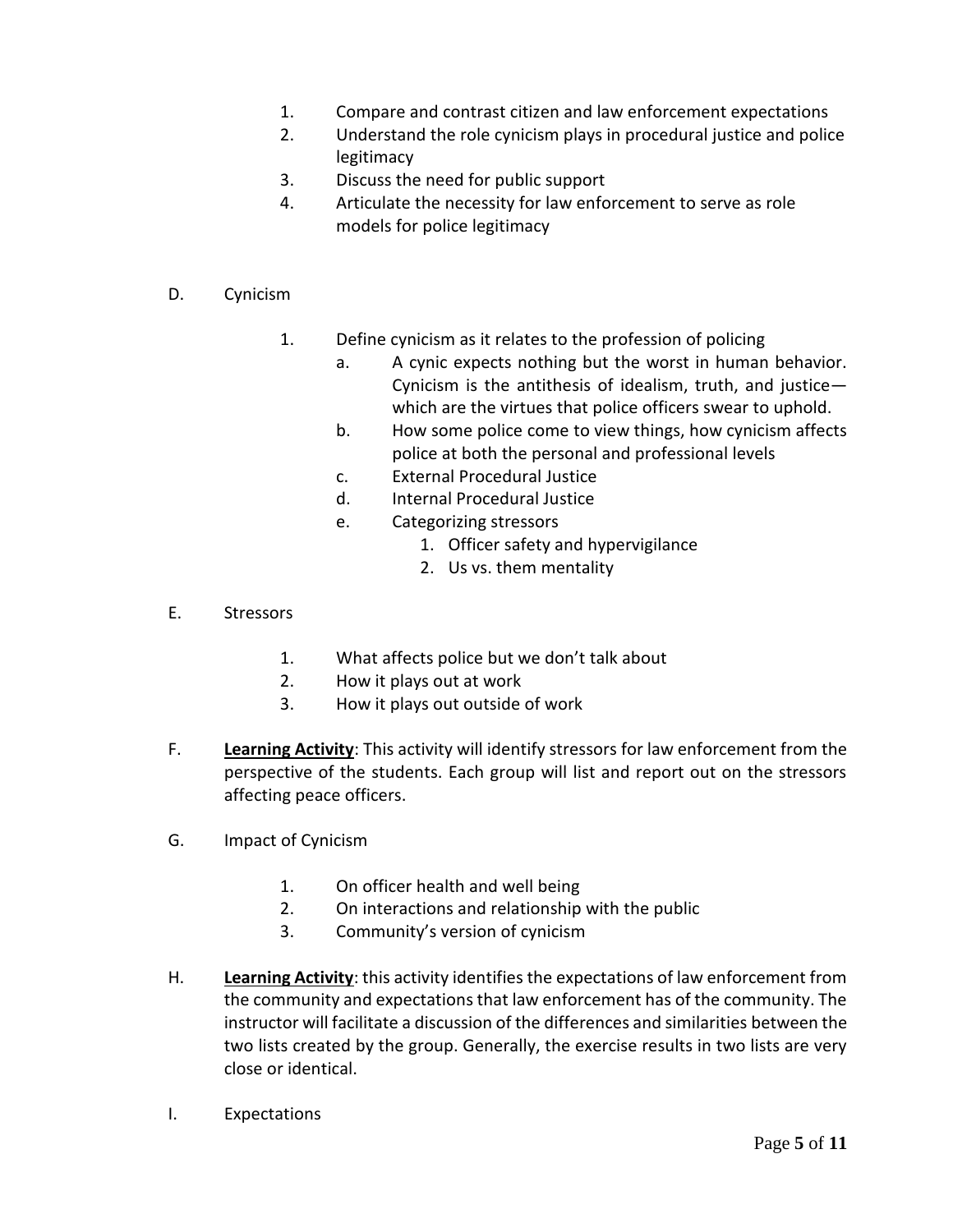- 1. The Golden Rule
- 2. The Platinum Rule
- 3. Expectations, commonalities, and conflicting narratives
- 4. Community and police need each other to meet expectations
- 5. Procedural Justice and Police Legitimacy contribute to voluntary compliance
- J. Police Legitimacy
	- 1. Why people obey the law
		- a. Deterrence
		- b. The right thing to do
		- c. Fear the consequences of their failure not to
	- 2. Authorities are legitimate
		- a. Define legitimacy; legitimacy reflects trust and confidence in police, acceptance of authority, actions perceived as morally correct and appropriate
	- 3. Lawfulness vs. legitimacy

**1 hour**

#### IV. MODULE THREE: PROCEDURAL JUSTICE

- A. Overview: Module Three is an in-depth look at procedural justice. It examines each of the four tenets or principles, how they relate to decision-making, the policing process and how treatment affects the public's assessment. This module also offers an opportunity for students to discuss personal experiences with procedural justice.
- B. Teaching Objectives: Upon completion of this module, the following concepts will be clear:
	- 1. The principles of procedural justice,
	- 2. How applying procedural justice principles in interactions with citizens can positively impact officer safety and mitigate the stresses and challenges of police work,
	- 3. How procedural justice affects outcomes and increases police legitimacy, in particular in communities of color, and
	- 4. The necessity for law enforcement to support procedural justice.
- C. Learning Objectives: Upon completion of this module, students will be able to:
	- 1. Explain to utilizing procedural justice can support the objectives of police work and mitigate the challenges/stresses of police work
	- 2. Demonstrate retention of knowledge pertaining to procedural justice principles
	- 3. Understand that process is equally if not more important than the outcome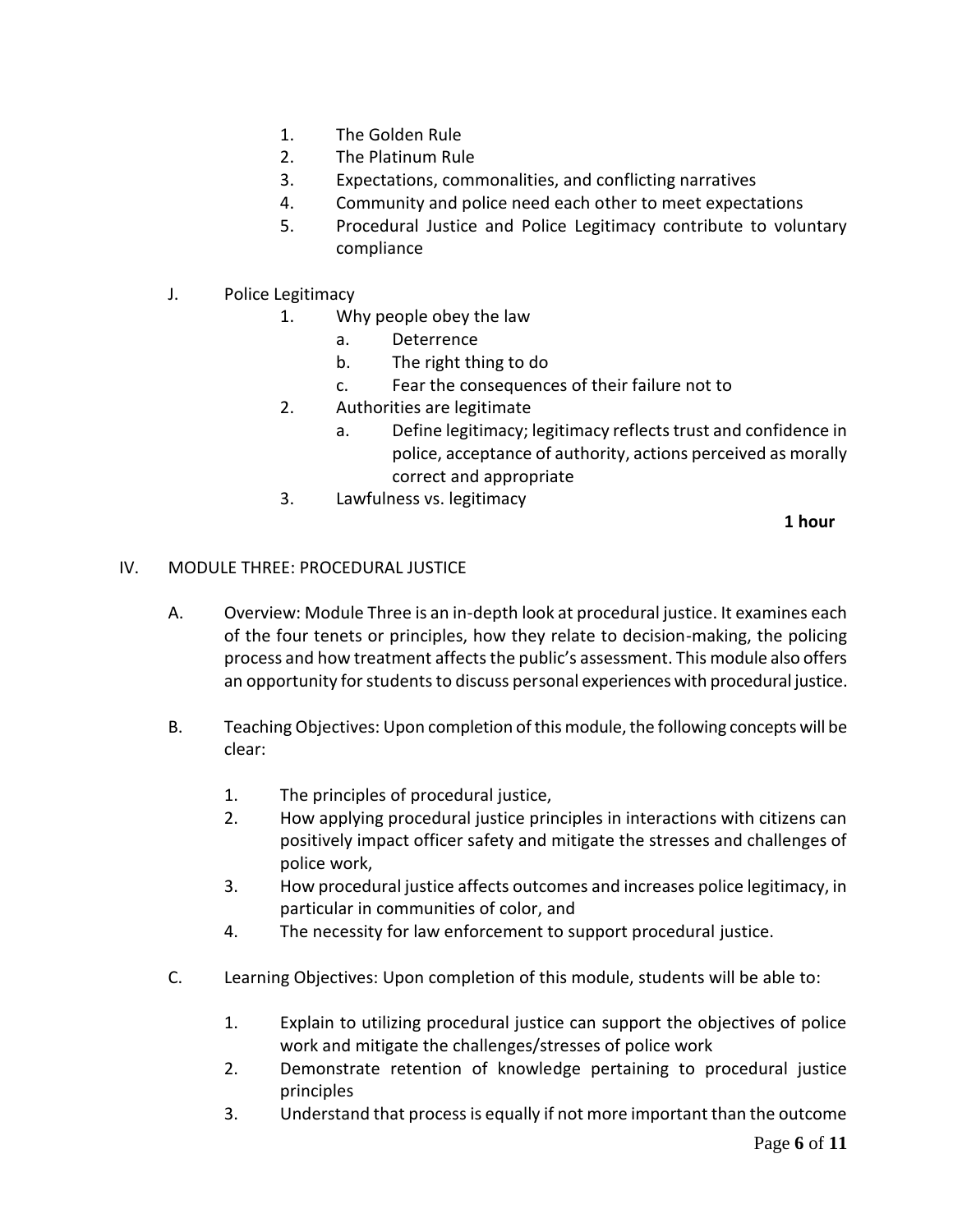- 4. Explain how procedural justice can have a positive impact on their department
- D. Procedural Justice
	- 1. Justice and procedural justice
- E. Process Matters
	- 1. Citizens' assessment
	- 2. Assessment= Outcome + Process
	- 3. Role of procedural justice to perceptions of legitimacy
	- 4. Quality of treatment and quality of decision-making
- F. Voice
	- 1. Listening to the explanation, demonstrating understanding
	- 2. Perspective being valued
	- 3. Feeling of input and inclusion in the process
	- 4. Nonverbal communication factors into voice
	- 5. Perception is what counts
	- 6. Supports officer safety and wellbeing
- G. Neutrality
	- 1. Conveying neutrality through unbiased decision-making
		- a. Implicit bias introduction (agency options to introduce topic)
	- 2. Showing decision is applied equally allows people to see neutrality
	- 3. Explaining decision-making process contributes to transparency
- H. **Learning Activity**: this activity will assess the negative impact of labeling on the community and law enforcement. A facilitated discussion will follow on the power of negative labels and the effects on how the police provide service to the community. Thereafter, the discussion will focus on how law enforcement can impact their officers' descriptive terms of their community.
- I. Respect
	- 1. Treating people with respect and dignity validates them as a human being
	- 2. Respect for the person, respect for rights
	- 3. Contributes to officer safety and voluntary compliance
- J. Trustworthiness
	- 1. Intentions and character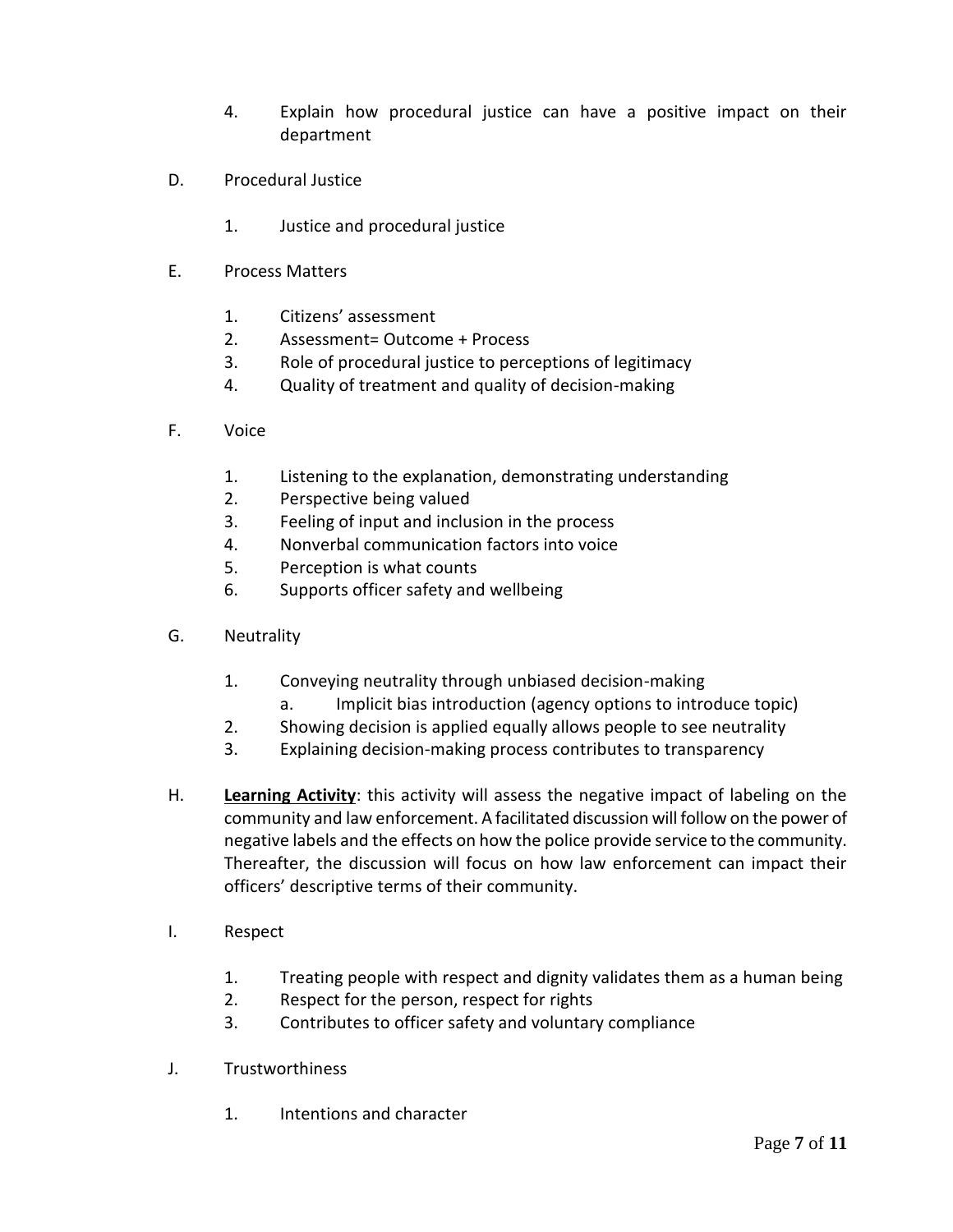- 2. Acting in a benevolent and caring way, showing that officer is trying to do what's best
- 3. Listening to people's accounts
- 4. Explaining police actions showing awareness and sensitivity to people's concerns
- K. Examples and Personal Stories
	- 1. Doctor example
	- 2. Other examples
- L. Research
	- 1. Study of California street stops—Quality of treatment (.59) and decision making (.17) matter more to citizen voluntary acceptance than the favorability of the outcome for the citizen (.12)
	- 2. Fair vs. unfair treatment, good vs. bad outcomes

#### **1.5 hours**

- V. MODULE FOUR: HISTORICAL AND GENERATIONAL EFFECTS OF POLICING
	- A. Overview: Module Four examines the historical and generational effects of policing. It provides an opportunity to better understand the impact of the racialized legacy of policing on present day policing practice and policy. By the end of this module, students are expected to understand the concepts of deposits and withdrawals and relate them to procedural justice.
	- B. Teaching Objectives: Upon completion of this module, the following concepts will be clear:
		- 1. Historical and generational effects of policing
		- 2. Experiences of policing in communities of color
		- 3. How perceptions and expectations affect policing, and
		- 4. What can be done at the individual and agency level, deposits and withdrawals?
	- C. Learning Objectives: Upon completion of this module, students will understand:
		- 1. Why relationships are strained and that police/law enforcement has, and still is, used as a tool of corrupt governments to implement unjust laws both in the US and in other countries
		- 2. How communities in which officers serve are products of that history and that reality
		- 3. Why officers need to understand this and how this impacts the common goal of a safer community and better relationships with public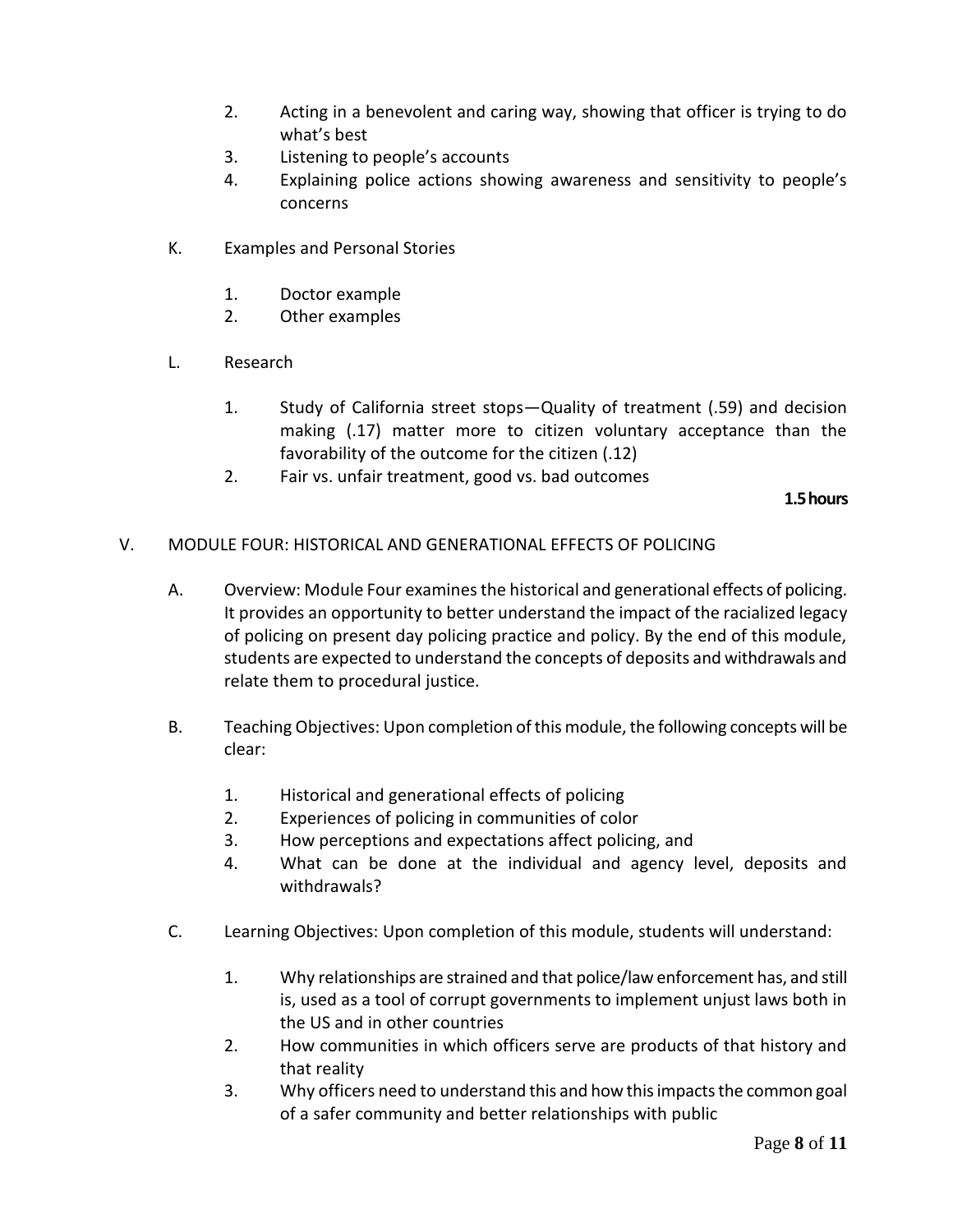- 4. Deposits and withdrawals and the role of procedural justice in making more deposits
- 5. The impact that law enforcement can have on this process
- D. Introduction of Civilian/Community Instructor (agency options on instructor)
	- 1. Community partner speaking from personal experience
	- 2. Commitment to thorough analysis of law enforcement impacts and interactions for all communities with low levels of trust with law enforcement
	- 3. Commitment to a different future for black and brown communities affected by crime
- E. How Did We Get Here?
	- 1. Police used to enforce racist laws
	- 2. Historic experiences of policing in communities of color
	- 3. Current instances of misconduct
	- 4. Examples of personal narratives, supporting data
- F. What Can We Do?
	- 1. Community bank account, deposits and withdrawals
	- 2. Growth vs. fixed mindset, research and implications
	- 3. Every interaction as an opportunity for a deposit—making every interaction count
	- 4. Working together
	- 5. Proactive involvement by law enforcement
- G. **Learning Activity**: Student will participate in a learning activity regarding the historical relations between the black and brown communities. Through a facilitated discussion, the students will relate their professional experiences in law enforcement regarding the gradual elimination of discrimination against members of their communities. This is typically and very rich discussion with significant student participation.

#### **1.5 hours**

### VI. MODULE FIVE: IMPLICIT BIAS CONCEPTS FOR LAW ENFORCEMENT

- A. Overview: Module Five introduces the concept of implicit bias and describes the science and research behind it. This module offers an opportunity to learn about how implicit bias is the product of an interaction between normal psychological functioning and the world we live it, but can have a profound impact on decision making and outcomes for line staff and law enforcement.
- B. Transition into module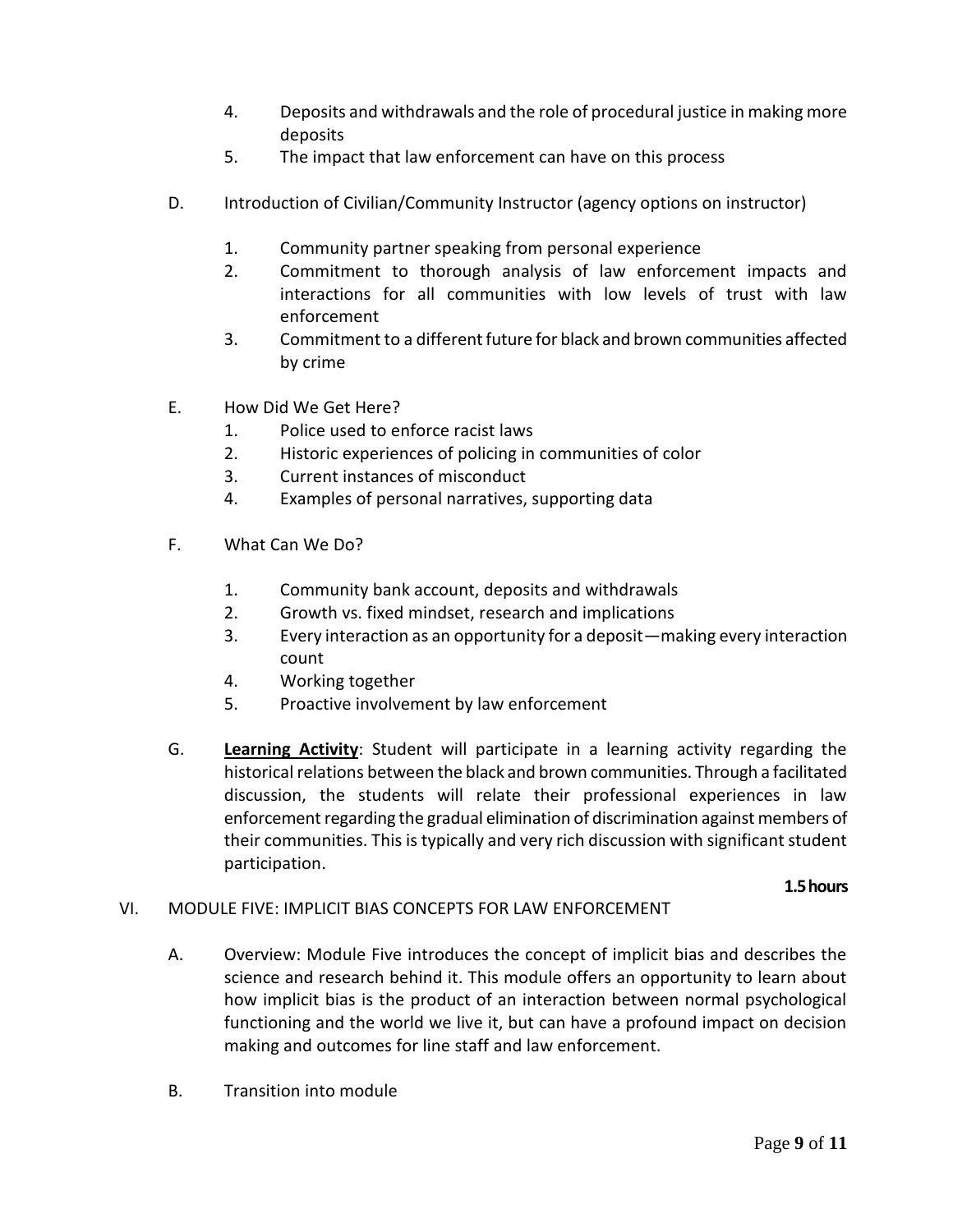- 1. Perception in communities with low trust in law enforcement that they are not getting procedural justice from police; legitimacy is damaged.
- 2. What is getting in the way of "procedural justice for all?"
	- a. Historical relations could be one barrier
	- b. Cynicism could be another barrier
	- c. Implicit bias may be yet another barrier
- C. Module objectives
	- 1. Definition of implicit bias
	- 2. Sources of implicit bias
	- 3. Scientific studies on implicit bias
	- 4. Combating implicit bias
- D. What is Implicit Bias?
	- 1. Provide working definition of implicit bias and distinguish it from explicit bias
	- 2. Discuss the building blocks for implicit bias (i.e. stereotyping and prejudice)
	- 3. Stereotyping is considered universal, yet the content of stereotypes about specific social groups is culturally specific
	- 4. In the U.S., African Americans are highly associated with crime. The Blackcrime association is well documented in the social scientific literature and is also frequently at the heart of police-community tension across the US. Therefore, we will use it as a primary example of how implicit bias operates (keeping in mind, of course, that people can hold implicit biases about a variety of social groups).
- E. Where Does it Come From?
	- 1. The Black-crime association is supported by actual crime statistics
	- 2. The Black-crime association is supported by media
- F. How Does it Affect Us?
	- 1. What we see (e.g. the mere presence of back faces facilitates the detection of weapons)
	- 2. How we act (e.g. in shoot/don't shoot computer simulations, people are faster to shoot Blacks with guns than Whites with guns; people are also more likely to mistakenly shoot Blacks without guns)
	- 3. Where we look (e.g. people who are prompted to think of violent crime look toward Black faces and away from White faces)
	- 4. How we interpret behavior (e.g. people interpret the actions by a Black person to be more threatening, aggressive, and criminal that those same actions by a White person)